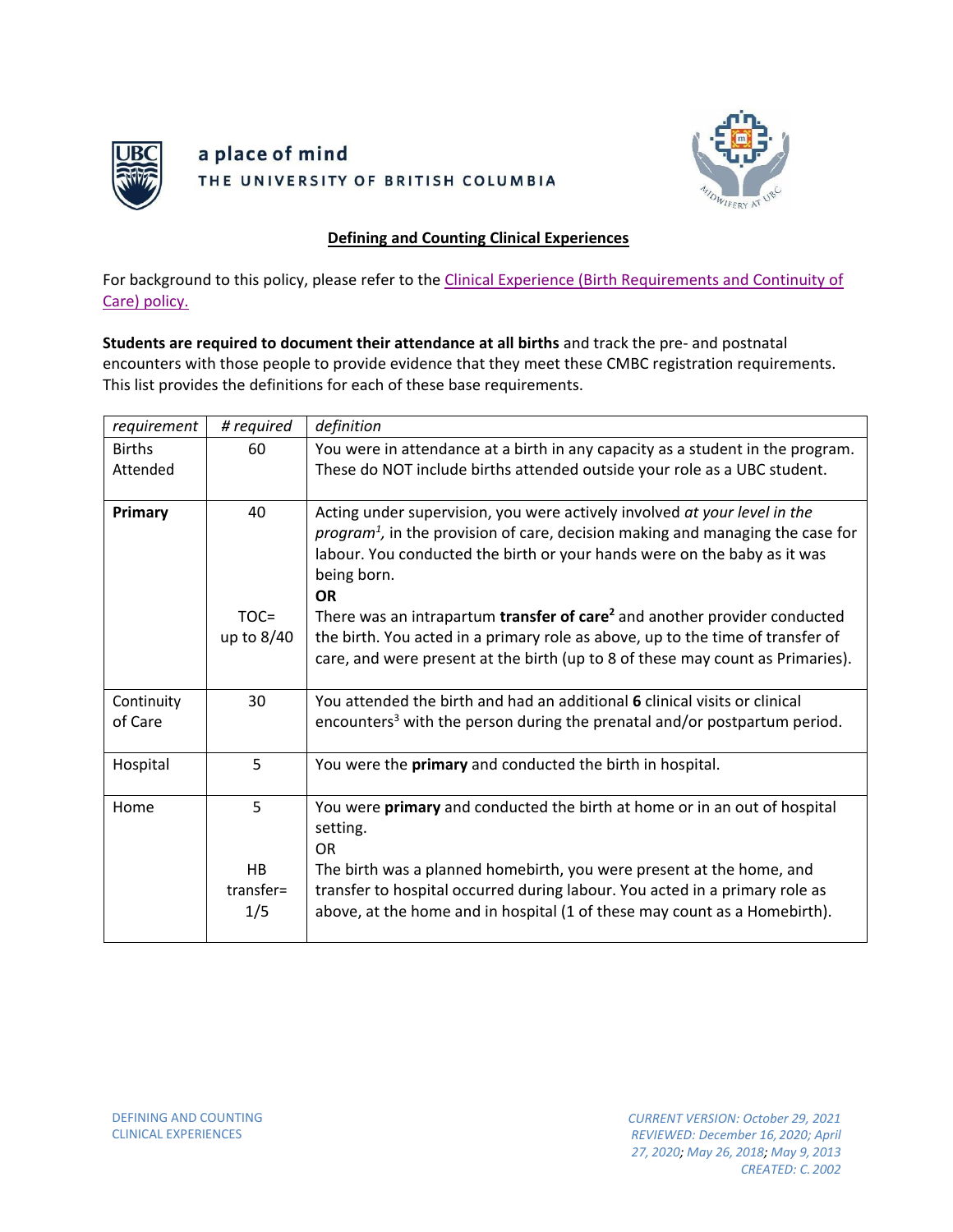| 2 <sub>nd</sub><br><b>Attendant</b> | $\mathcal{L}$ | You functioned as the second attendant, under supervision, for that specific<br>role. Another midwife acted as primary.                                                                                                                                                     |
|-------------------------------------|---------------|-----------------------------------------------------------------------------------------------------------------------------------------------------------------------------------------------------------------------------------------------------------------------------|
|                                     |               | In the role of a second attendant you: prepared birth equipment and space,<br>monitored fetus in 2nd stage, received newborn, assisted with active<br>management of third stage if done, assisted with immediate maternal and<br>newborn care and assessments as indicated. |
|                                     |               | Students must have demonstrated competency in acting as a second<br>attendant prior to graduation. Acting as a second attendant should be<br>encouraged in the 4th year.                                                                                                    |

*1 The level of responsibility fall within the expectations of your student role and within your level in the program, as outlined in your course syllabus. See below for further detail.*

*<sup>2</sup> An "intrapartum transfer of care" is when care is transferred to a physician during labour, and the birth (vaginal, forceps, vacuum or Caesarean Section) is conducted by the physician.*

<sup>3</sup> A "clinical encounter" is defined as any client interaction where *clinical assessment* and *care management* or planning has taken place. See [Clinical Encounter policy](https://med-fom-midwifery.sites.olt.ubc.ca/files/2021/03/Clinical-Encounters.pdf) for more detail.

See the [Clinical Experience \(Birth Requirements and Continuity of Care\) policy](https://med-fom-midwifery.sites.olt.ubc.ca/files/2021/03/Clinical-Experience-Birth-Requirements-and-Continuity-of-Care.pdf) for more about tracking your numbers throughout the program, and a course-specific guide to number expectations.

## **Guide to expected level of participation in births to count as a "Primary"**

When counting births in T-Res, students will be asked to classify a birth as "Primary", "Assisted" or "Observed". All births attended in a student capacity count towards Total birth numbers, however, only those where the student was actively involved in the provision of care may count as a "Primary". PLEASE NOTE: The birthing individual's experience of their birth, and comfort with a student's involvement, ALWAYS takes precedent over the student's learning needs, desires, or intention for their role at a birth. If a client is not comfortable with the student providing hands-on care, in any capacity, it is the student's responsibility to step back and participate at a level that the client is comfortable with. If this means the student needs to count the birth as "Assisted" or even "Observed", so be it. There is much to be learned from stepping back and observing, or being involved in a less hands-on way. The student should remain engaged and participate at an appropriate level. These births will still count towards your overall Total births.

The definition of a birth counted as a "Primary" is:

Acting under supervision, you were actively involved *at your level in the program,* in the provision of care, decision making and managing the case for labour. You conducted the birth or your hands were on the baby as it was being born.

As a competency-based program, we accept that not all students will perform at the same level, even within the same course. However here are some general guidelines about what is expected in order to determine if you were acting as primary at a birth, for different course levels.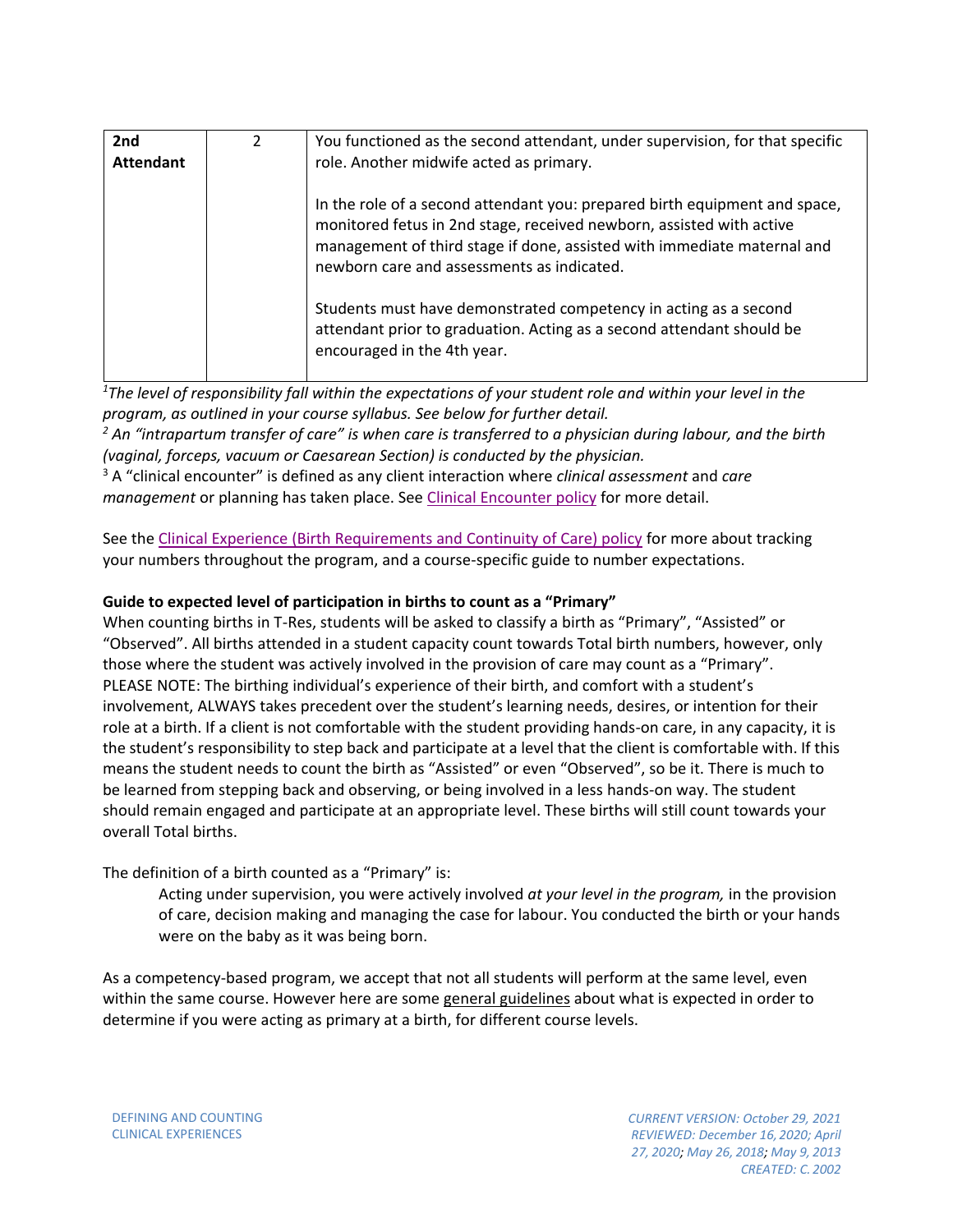## **MIDW 200**

To count a primary, learners must have hands on the baby at the time of birth (ex: four-hands or solo catch). At this level, it is expected that a learner participates in all aspects of care at a beginninglevel, being as actively involved as possible, and observing where appropriate for the situation. *It is expected that MIDW 200 learners:*

- Demonstrate beginning knowledge of the characteristics of normal labour and birth and assist in planning normal intrapartum care (eg: identifies a care plan for conducting routine assessments).
- Demonstrate responsibility for the care plan by discussing with supervisor
- Demonstrate ability to perform assessments in an organized and systematic manner
- Participate in the evaluation of care plans, and are able to recognize when changes to the planare required
- Participate in recommending appropriate interventions to a normal care plan
- Recognize need for further investigations, discussions and/or consultations by referring to CMBC standards while providing care

# **MIDW 240**

To count a primary, learners must have caught the baby and delivered the placenta. *Four-hand catches may count*, where appropriate, AND if intrapartum participation included some of the list below. At this level, it is expected that a learner participates in all aspects of care at an beginning level, being as actively involved as possible in all aspects of care.

*It is expected that MIDW 200 learners:*

- Provide an appropriate plan of care for all stages of normal labour, birth, immediate postpartum and a newborns' transition to extrauterine life
- Recognize the need for modifications to a normal plan of care during labour and birth
- Recognize the need for further assessments when variations or deviations from normal occur and participates in further investigations and client discussions, with assistance frompreceptor

#### **MIDW 320**

To count a primary, learners must have hands on the baby at the time of birth, or have been in the primary role at the time of transfer of care.\* At this level, it is expected that a learner participates in all aspects of care at an intermediate level.

*It is expected that MIDW 320 students engage with labour management. Two-handed catches are*  expected, although four-handed catches will only count if all other participation was at an intermediate level. It is expected that the learner:

- be present for active labour, the birth and immediate postpartum.
- provide labour support to the laboring individual and their family, as appropriate.
- participate in all aspects of the provision of care, with preceptor supervision, and at an intermediate level, including all skills you have learned in intensives to date. *In addition to those listed above*, this also includes:
	- $\circ$  perform perineal assessment and suturing in some capacity, and with increasing involvement (towards independence) over the term
	- o perform IV insertion and/or IV medication mixing and administration
	- o conduct the management of third stage

DEFINING AND COUNTING CLINICAL EXPERIENCES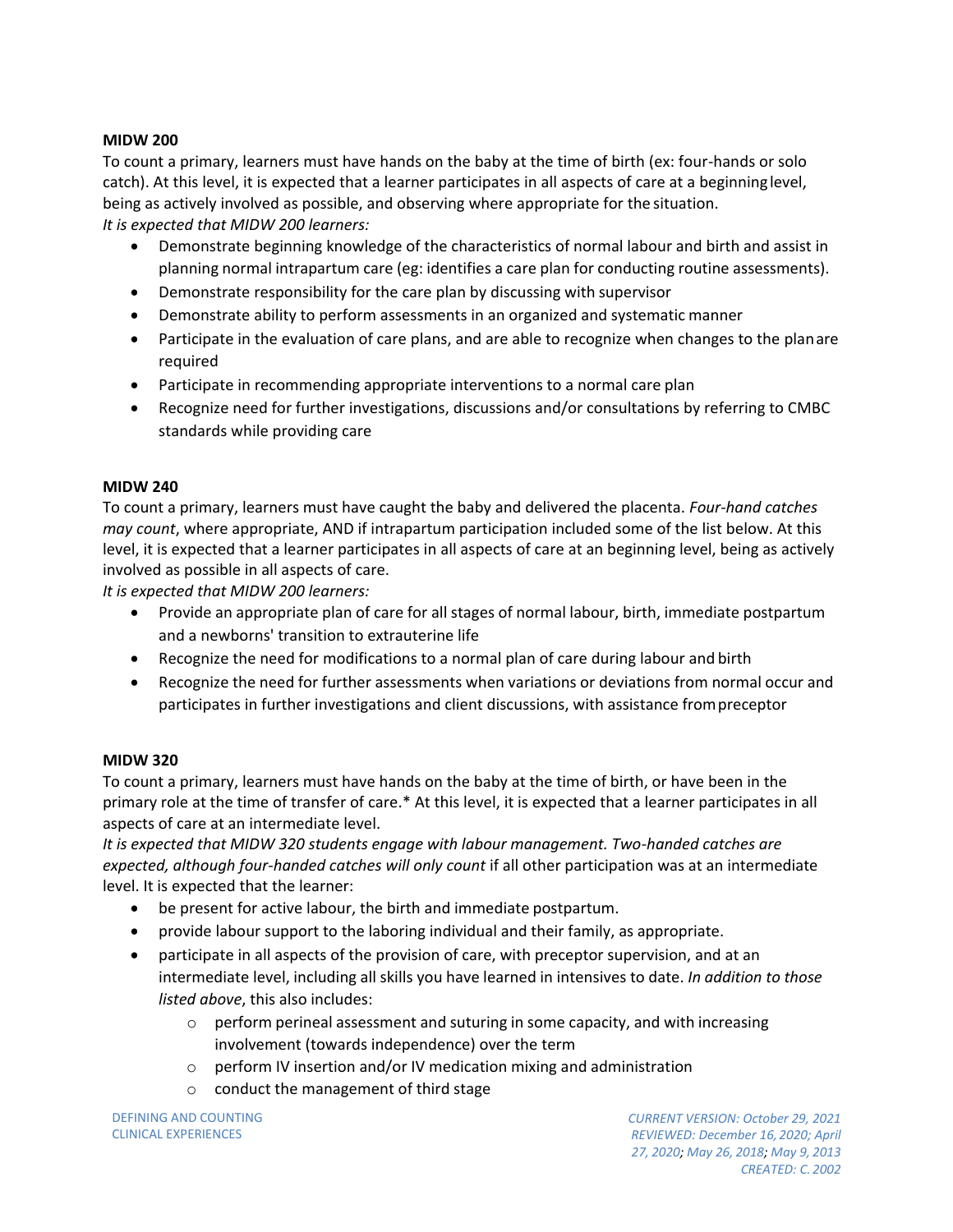- $\circ$  participate in the management of plan, discussing with RM throughout the birth
- o document on partogram, LBS and NB 1&2, and Progress Notes
- o conduct verbal consultations as needed
- $\circ$  Participate in most aspects of the provision of care, including care management, with preceptor supervision, and at an intermediate level. Your involvement and level of responsibility should be increasing over the course of this term.

\* Refer to TOC definition

## **MIDW 322**

To count a primary, learners must have hands on the baby at the time of birth, or have been in the primary role at the time of transfer of care.\* At this level, it is expected that a learner participates in all aspects of care at an intermediate level.

*It is expected that MIDW 322 students engage with labour management. Two-handed catches are*  expected, although four-handed catches will only count if all other participation was at an intermediate level. It is expected that the learner:

- Be present for active labour, the birth and immediate postpartum.
- Provide labour support to the laboring individual and their family, as appropriate.
- Participate in all aspects of the provision of care, including care management, with preceptor supervision, and at an intermediate level.

The learner's involvement and level of responsibility should be increasing over the course of this term. Students will begin to manage variations from normal, atypical conditions, and emergencies with preceptor assistance.

\* Refer to TOC definition

#### **MIDW 420**

To count a primary, learners must have hands on the baby at the time of birth, or have been in the primary role at the time of transfer of care.\* At this level, it is expected that a learner participates in all aspects of care at an intermediate level.

*It is expected that MIDW 420 students engage with labour management. Two-handed catches are expected.* All other participation should be at an advanced level. It is expected that the learner:

- Participate in the care management of labour, with increasing independence over the term
- Provide labour support to the laboring individual and their family, as appropriate.
- Participate in all aspects of the provision of care, with preceptor supervision, and at an intermediate-to-advanced level.

The learner's involvement and level of responsibility should be increasing over the course of this term.